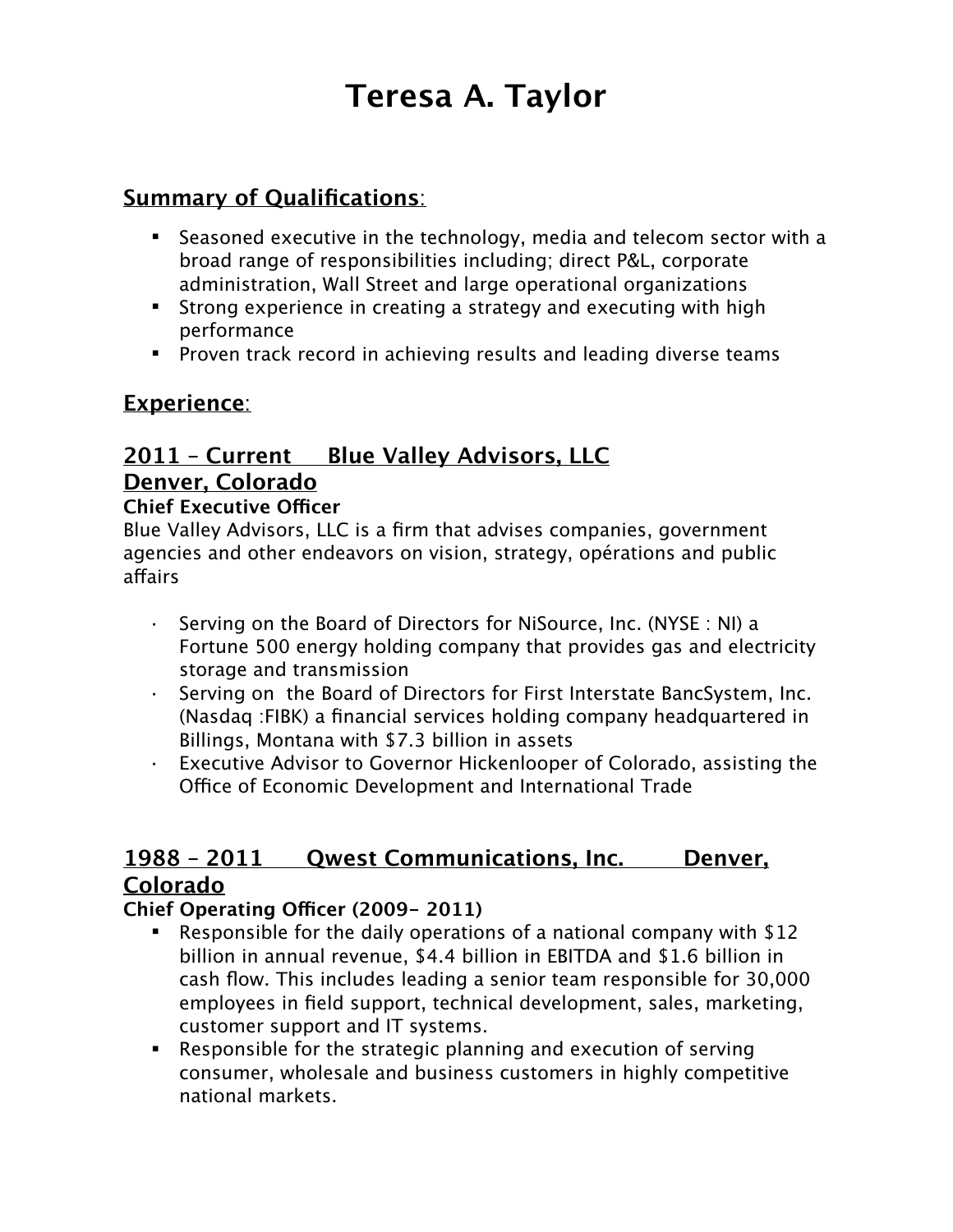- Responsible for the overall technical strategy of the telecommunications network and IT systems that support the company, including a development team in India.
- Regular interaction with Investors and Wall Street including representing the operations of the company in quarterly earnings calls, public and community venues
- Consistent high performing results:
	- $\checkmark$  Exceeded all commitments made to Investors and ranked 4<sup>th</sup> in Top S&P 500 Performers for 2010
	- $\checkmark$  Returned 58% growth in stock performance and outperformed all peers
	- $\checkmark$  Increased all subscriber growth numbers, expanded EBITDA and Cash Flow
	- $\checkmark$  Reduced the rate of revenue loss by 50% in twelve months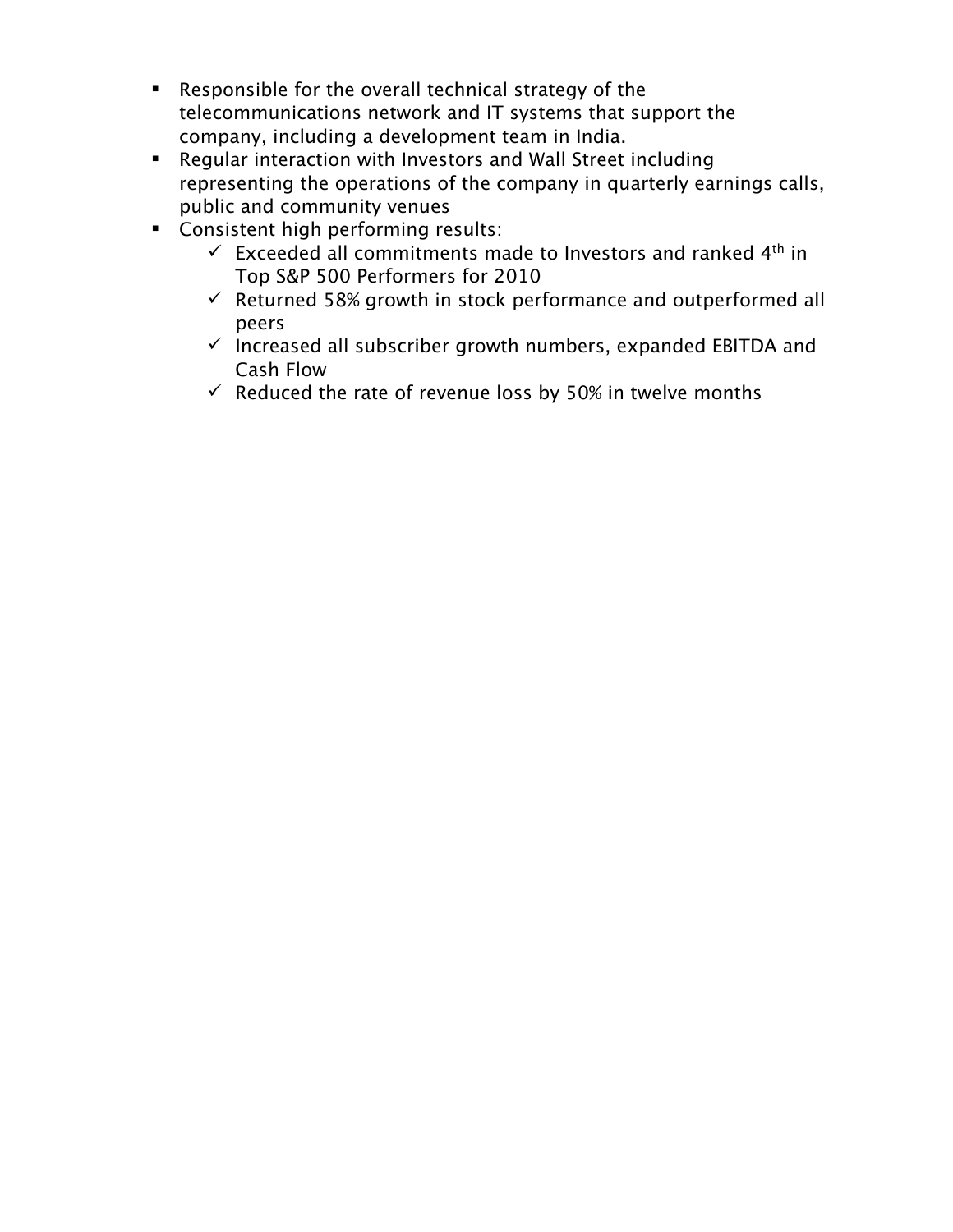

#### **Executive Vice President – Business Markets Group (2008-2009)**

- Operated a business unit responsible for the sales, customer service and marketing of voice and data communication services to business and government customers.
- National organization with annual revenue of \$4 billion and 4,000 employees.
- Responsible for the operating margin, cash flow and EBITDA.
- Operated in diverse markets from small businesses to federal government.
- **EXTER** Grew revenue and expanded operating margin in a difficult and competitive market.

#### **Executive Vice President and Chief Administrative Ofcer (2005-2008)**

- Responsible for human resources, union labor relations, corporate communications, sponsorships and events, corporate social responsibility and the Qwest Foundation.
- Negotiated major union labor agreements representing 60% of the total labor force (35,000 employees).
- Implemented innovative healthcare initiatives resulting in multi-million dollar cost savings.

#### **Executive Vice President – Wholesale Markets (2002-2005)**

- Operated a business unit that was responsible for sales and service to cable and telecommunications companies as well as the reseller market.
- **IF** International organization with annual revenue of \$3.5 billion.
- Significantly grew customer base and increased the overall profitability of the business unit.

#### **Executive Vice President – Product and Pricing (2000-2002)**

- Responsible for new product introductions across all market segments as well as life-cycle product management.
- Managed the technical assessment, vendor selection and development of services ofered to consumer and business customers. This included both hardware and software solutions.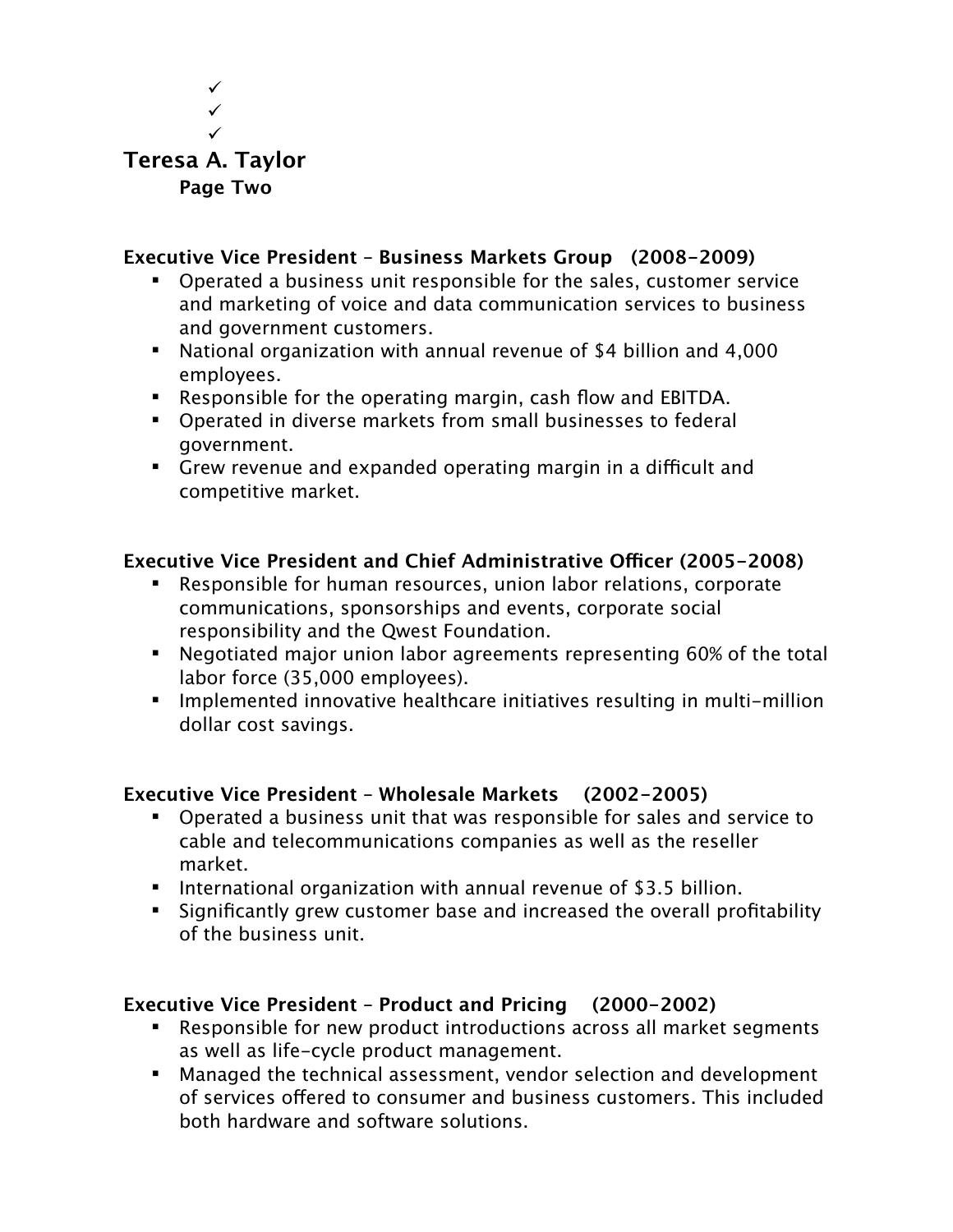- Accelerated the expansion of broadband services and introduced bundled services to the retail marketplace.
- Managed the P&L of all products and services.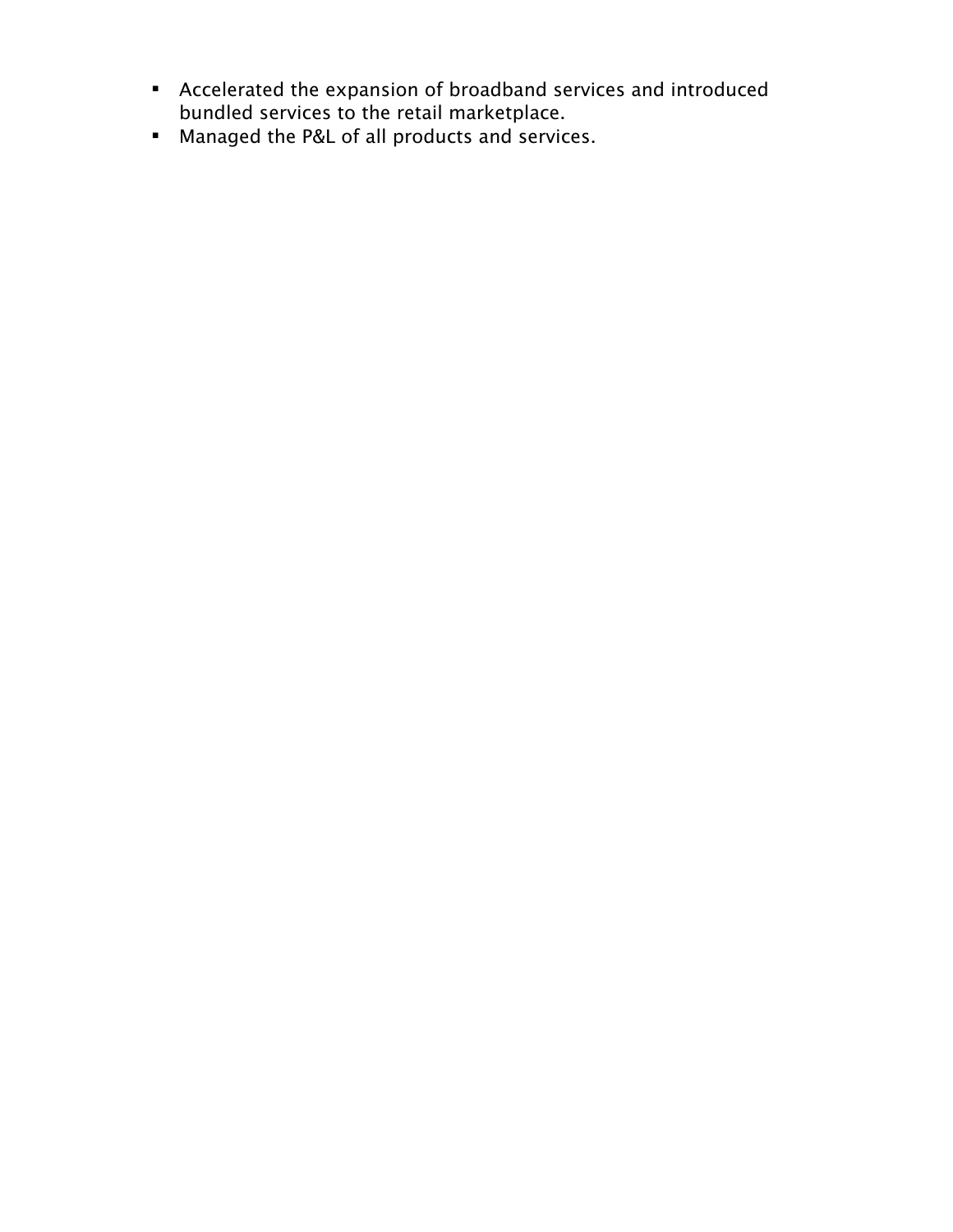# **Teresa A. Taylor**

**Page Three**

### **Experience: (1988-2000)**

Held numerous positions in sales, marketing and product organizations including subsidiaries of Qwest. These positions included:

- Vice President Product, Pricing and Marketing
- Vice President Product Development
- Vice President Wireless Marketing
- Director Product Development
- **•** Director Sales
- Director Strategy and Marketing

Prior to joining Qwest in 1988, held direct sales positions with two start-up companies in the telecommunications and information service industries. In addition, field sales positions selling telecommunications hardware and software in specific regions. Skills developed include; prospecting, cold calling, account management and customer service.

# **United States Federal Government:**

Currently hold high level government security clearances

# **Non-Profit Board of Director Positions**:

- · Global Leadership Council Colorado State University; College of Business
- · Colorado Technology Association
- · Denver Botanic Gardens
- Colorado State Job Cabinet Co-Chair appointment by Governor Ritter (past)
- Colorado Children's Campaign (past)
- Colorado Succeeds (past)
- Colorado Symphony Orchestra (past)
- Colorado State Technology Institute appointment by Governor Owens (past)

## **Community**:

- **Extensive public speaking**
- Named Top 100 Distinguished Women (2007 and 2010)
- Women of Distinction Award Girl Scouts (2008)
- Current and past memberships in Executive Women Leadership **Organizations**